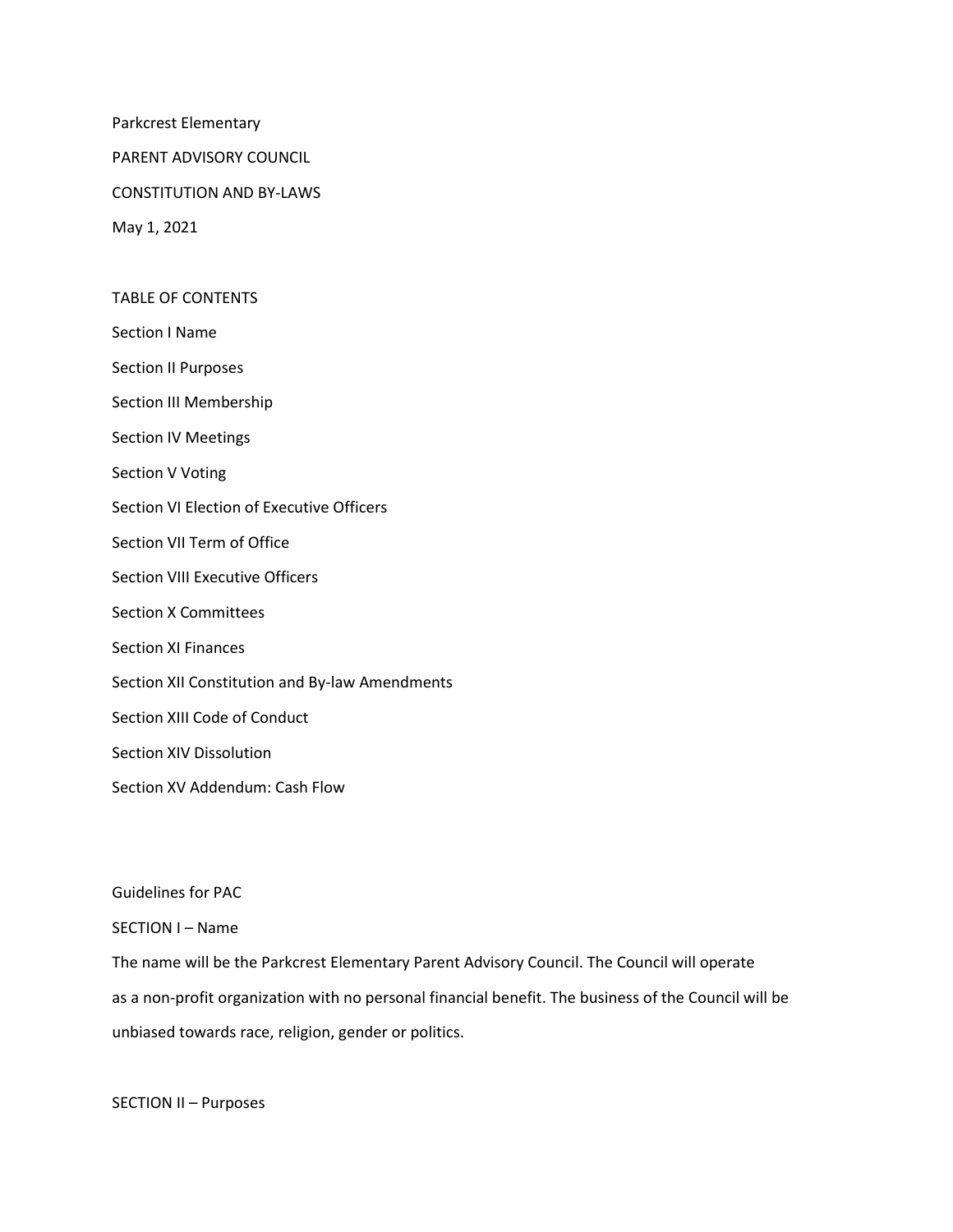1. To encourage parental involvement and support for school activities and school programs.

2. To increase the awareness of the welfare and safety of the children in the school community.

3. To improve parents, school, School Board communications by relaying issues of concern.

4. To organize Parent Advisory Council (PAC) activities, events and fundraisers.

5. To administer the social media sites and accounts of the Parkcrest Elementary Parent Advisory Council.

## SECTION III – Membership

1. All parents and guardians of students registered at Parkcrest Elementary School may be voting members.

2. Administration and staff of Parkcrest Elementary School are non-voting members but are welcome to attend general PAC meetings.

3. At no time shall decisions be made if the Council has more non-voting members than voting members.

## SECTION IV- Meetings

1. There shall be an Annual General Meeting for the purpose of election of officers held in September of each year and additional general meetings shall be held at least once a month during the school year to conduct current business.

2. The executive meetings and additional general meetings shall be held at the discretion of the Executive, or upon the receipt of a petition representing fifty per cent of the voting delegates.

3. Meeting shall be conducted efficiently and with fairness to the members present.

4. If procedural problems should arise, Robert's Rules of Order will be used to resolve the situation, unless they are in conflict with the Guidelines of this Constitution

5. At least one member of school administration shall be present at monthly general meetings.

## SECTION V – Voting

1. At each monthly meeting there shall be a quorum. A quorum shall be at least five voting members in total, two of which must be the executive.

2. Questions arising at any meeting may be decided upon by a simple majority vote.

3. In case of a tie vote, at any meeting, the motion will be lost.

4. Voting shall be done by the show of hands with the exception of the election of officers which shall be done by secret ballot. Voting by proxy shall not be permitted.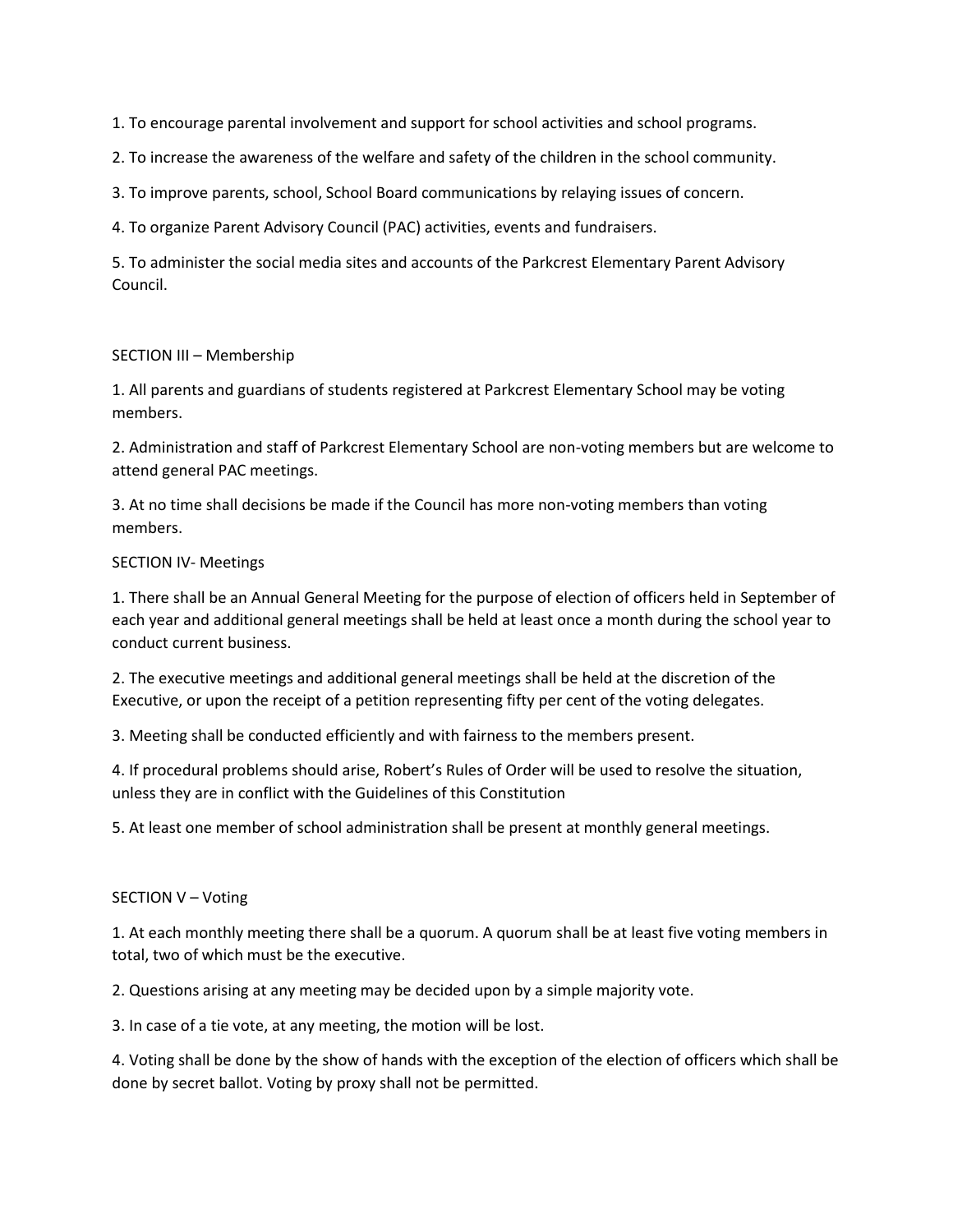5. In the event of perceived or actual conflict of interest, the person in that perceived or actual conflict of interest will be asked to abstain from making comments and voting. In extreme cases, upon a majority vote at a General Meeting, the person in that perceived or actual conflict of interest will be asked to resign from his or her position.

## SECTION VI- Election of Executive Officers

1. The Executive Officers, with the exception of the Past Chairperson shall be elected from the voting members at the Annual General Meeting.

2. In the event of a vacancy on the executive during the year, the Executive may appoint a new officer who shall hold temporary office until the next general PAC meeting. The appointment shall be confirmed by election at the next general PAC meeting.

3. The PAC Chairperson shall conduct elections but is not permitted to vote.

4. The ballots must be kept by the Executive for one (1) year and then may be destroyed after that year's election.

5. Regardless of its size, the executive must have a chairperson, secretary and treasurer whose duties following in Section IX.

## SECTION VII – Term of Office

1. The term of office shall commence in September of each year and shall be for a term not exceeding one year.

2. Any elected member of the Council may serve on the executive for as many years as is elected to a position.

3. No person may hold more than one elected executive position at any one time, with the exception of the DPAC Representative position.

## SECTION VIII- Executive Officers

- 1. The elected officers and the Past Chairperson shall manage the affairs of the Council.
- 2. The Executive Officers will be as follows:
- a. Chairperson
- b. Vice Chairperson
- c. Secretary
- d. Treasurer
- e. DPAC Representative (1-2) appointed by executive officers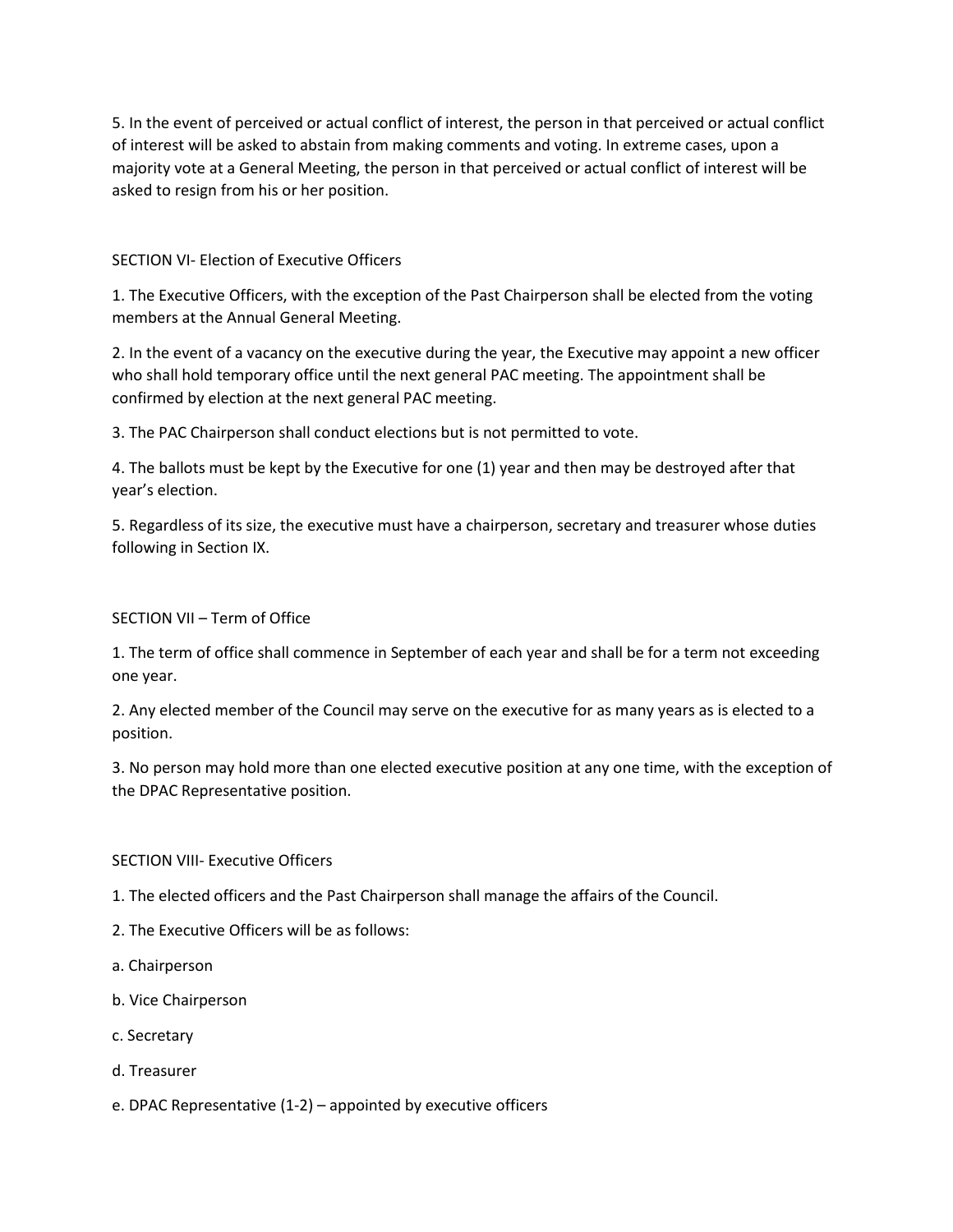f. Past Chairperson, if student is still enrolled at Parkcrest Elementary and able to meet terms of voting member.

g. Fundraiser (1-2)

## SECTION IX – Duties of the Officers

#### **Chairperson and Vice Chairperson**

- Attends and presides at all meetings
- Sets the agenda and chairs meetings, ensuring order is maintained at all times.
- Follows a set format keeping order at all times

• Attends all schedule executive meetings\checks the PAC mailbox in the school officer for correspondents, etc. and determines what action may be required, delegates to Executive members items consistent with portfolios.

- Acts as a liaison between the parents and staff
- Administers the Parent Advisory Council social media accounts and sites

#### **Secretary**

- Attends scheduled executive meetings and general meetings
- Attends and takes minutes at all meetings
- Copies and distributes the agenda and minutes for all meetings if required
- Shall distribute minutes to the PAC Executive members and school principal as soon as possible after the last meeting, posting a copy on the PAC section of school website once the minutes are approved.
- Type letters from the PAC as requested by the Chairperson
- Maintain PAC e-mail distribution list
- Files one official copy of all agendas and minutes in the PAC filing system

#### **Treasurer**

- Attends scheduled executive meetings and general meetings
- Prepares a summary of accounts from log chart of accounts for each meeting
- Files all receipts for PAC

• Applies for the annual Gaming Grant and completes Gaming Summary Report at the end of each fiscal year

• Applies for required Gaming License(s) for events and provides any follow reports as required by the Gaming Branch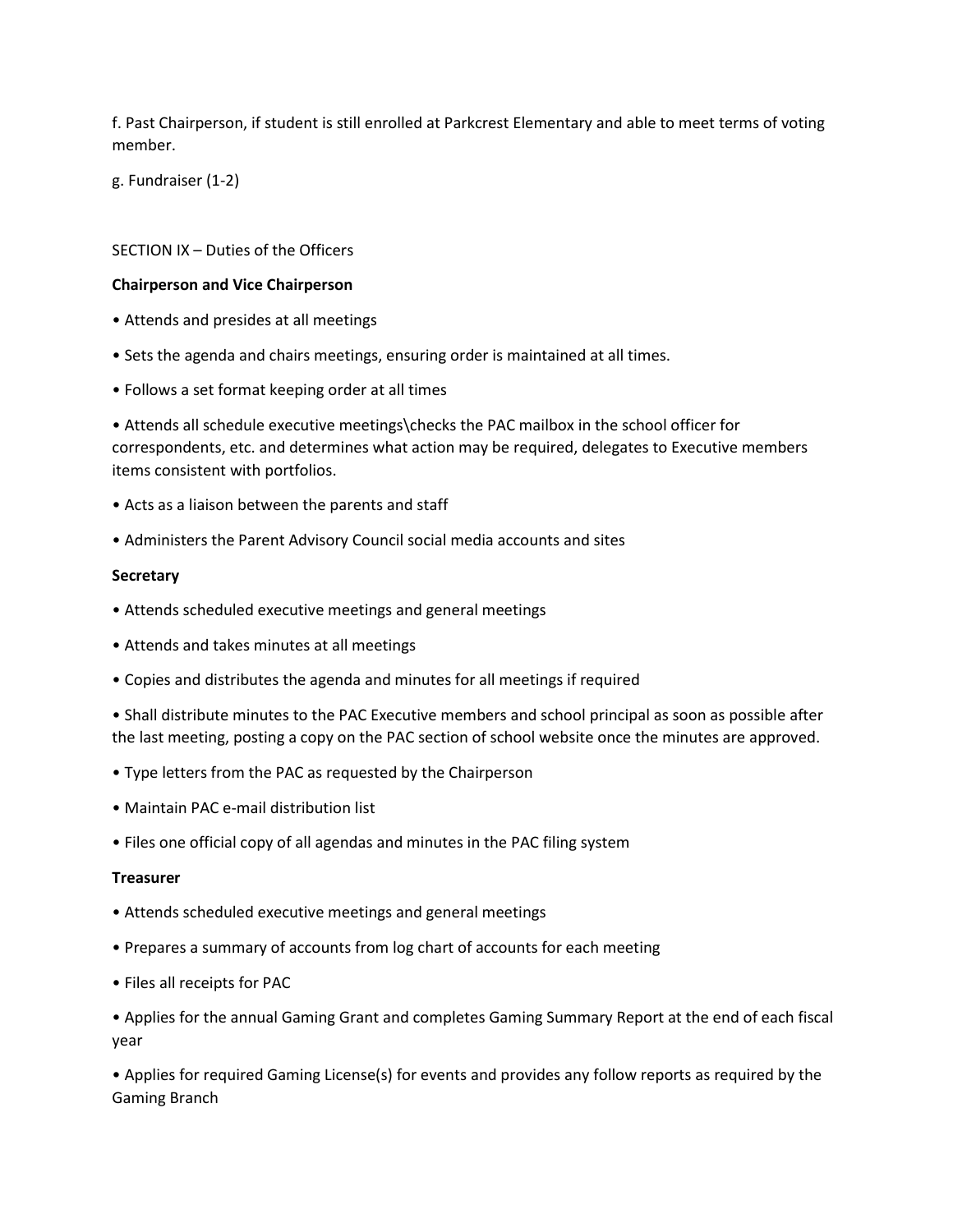- Prepares annual financial report for Annual General Meeting.
- Prepares annual budget in consultation with PAC and Executive members

• Keeps all paperwork and receipts pertaining to PAC purchases and disbursements in a safe and orderly fashion.

#### **DPAC Representative**

- Establishes and maintains lines of communication with the DPAC and other schools
- Attends all meetings of the DPAC and reports back to the school PAC

• Represents the PAC at DPAC and is part of advising the board on any matter related to education in the district.

#### **Past Chairperson**

- Shall help a smooth transition between Chairpersons
- Shall assist and advise the Council
- Acts as a consultant for the Chairperson
- Shall attend and preside at meetings in the absence of the Chairperson and the Co-Chairperson
- Attends scheduled executive meetings

#### **Fundraising Coordinator(s)**

- Attends schedule executive meetings and general meetings
- Co-ordinates and recommends fundraising activities to achieve fundraising goals
- Liaises with school for the implementation of fundraising activities
- Liaises with fundraising organizations as PAC's official representative

## SECTION X – Committees

1. Standing and ad-hoc committees shall be formed when necessary (for example, Christmas Craft Fair).

2. A Nominating committee may be appointed annually in September, before the Annual General Meeting

3. Committees are responsible to the executive and members

SECTION XI – Finances (The fiscal year for finances runs July 1 to June 30 each year)

1. A budget and tentative plan of expenditures should be drawn up by the executive and presented for approval at a general meeting prior to the end of June of each year.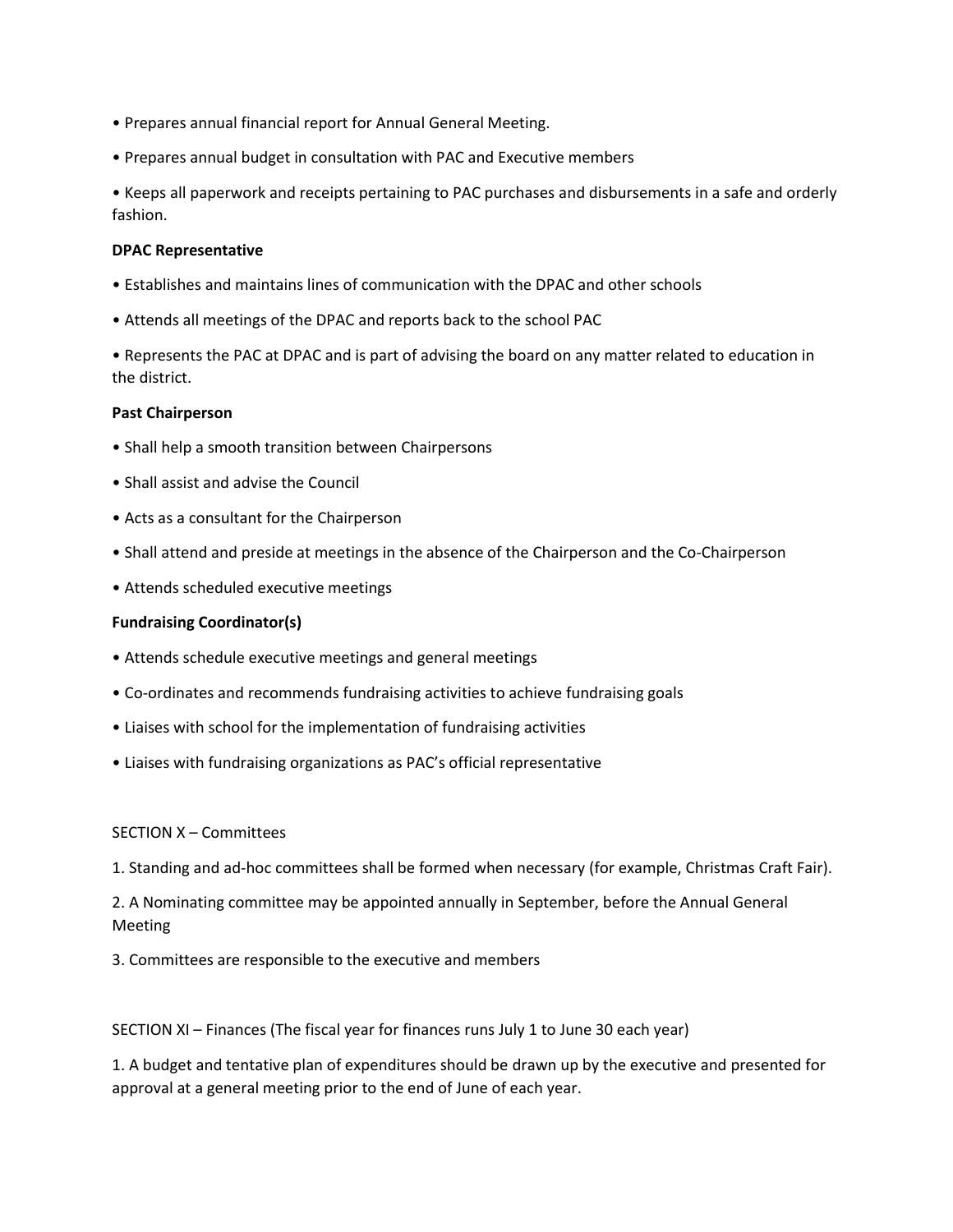2. Potential budget requests by Parkcrest Elementary School staff for the next school year are requested prior to the budget and tentative plan of expenditures.

3. All funds of the organization will be on deposit in a bank or financial establishment registered under the Bank Act.

4. The executive shall name at least three signing officers, for banking and legal documents. Two signatures will be required on cheques.

5. All money spent above and beyond \$100 will be first presented to and voted by the executive, and then approved by a majority at a General meeting.

6. A Treasurer's Report should be presented each PAC meeting with all income and expenses summarized to date. The Year End Treasurers Report should be published on the PAC Facebook page prior to the end of the school term. A Treasurer's report to all members should be published or posted to the school website prior to the end of the school term.

7. The spending of funds should benefit the majority of students.

8. A need for audits will be agreed upon by the members at any general meeting, where upon an independent auditor will be appointed as needed.

## SECTION XII – Constitution and By-law Amendments

Amendments to the constitution and by-laws may be made at any general meeting at which business is conducted, providing:

1. Written notice of the meeting has been given to all members (5 days minimum).

2. The notice of the meeting includes notice of the amendments proposed.

3. A majority vote of those voting members present at the meeting will be required to amend the Constitution and By-laws.

# SECTION XIII – Code of Conduct

1. The Parkcrest Elementary School Parents Advisory Council is not a forum for the discussion of individual school personnel, students, parents, or other individual members of the school community.

2. An executive member who is approached by a parent with a concern relating to an individual is in a privileged position and must treat such discussion with discretion, protecting the confidentiality of the people involved.

3. A parent who accepts a position as a PAC Executive Member:

a. Upholds the constitution and by-laws, policies and procedures of the PAC

b. Performs his/her duties with honesty and integrity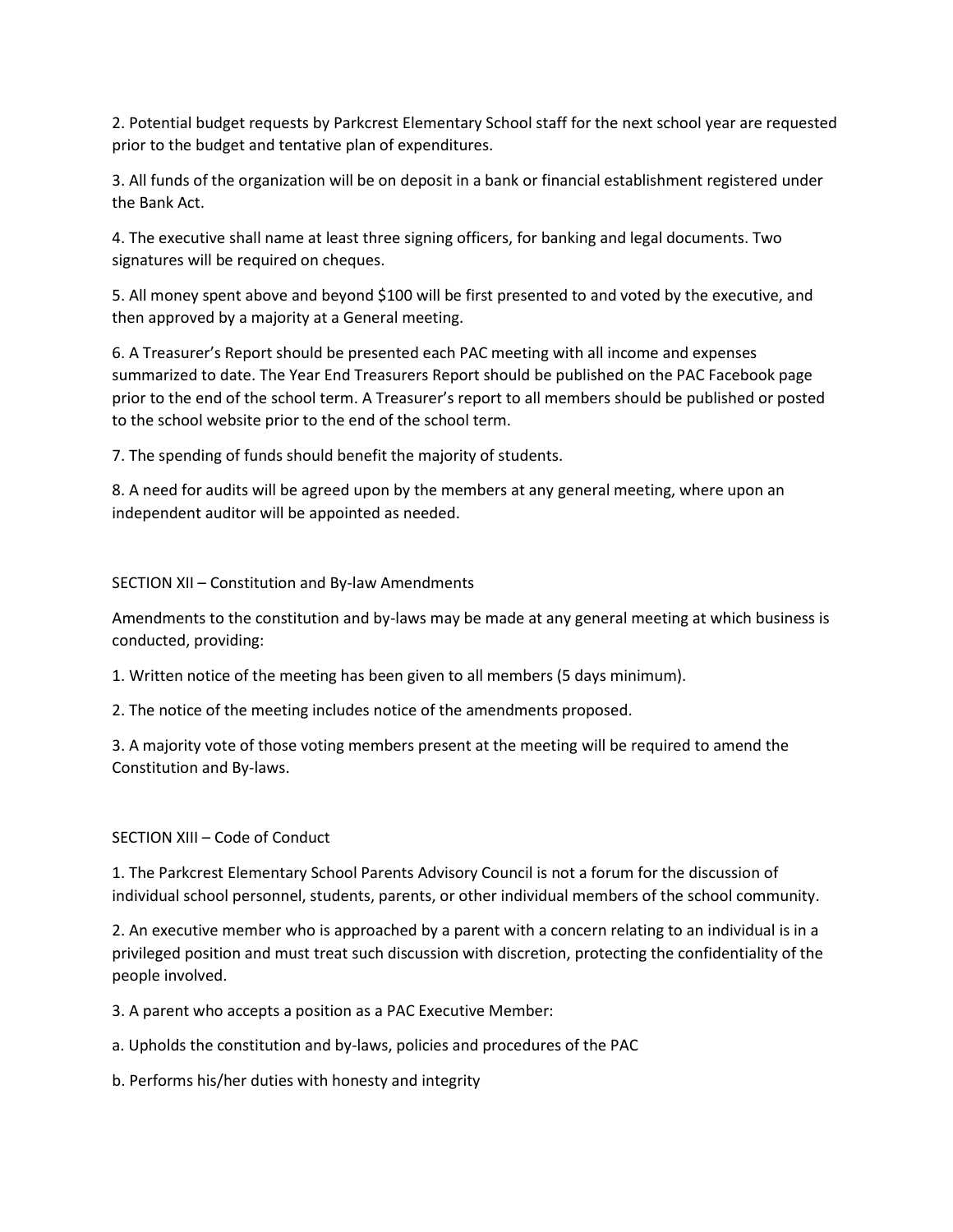c. Works to ensure that the well-being of students is the primary focus of all decisions

d. Respects the rights of all individuals

e. Takes direction from the members, ensuring that representation processes are in place

f. Encourages and supports parents and students with individual concerns to act on their own behalf and provides information on the process for taking forward concerns. Firstly, talk to the source; second, talk to the principal; third, have an executive member bring the issues to the executive.

g. Works to ensure that issues are resolved through due process

h. Strives to be informed and only passes on information that is reliable and correct

i. Respects all confidential information

j. Supports public education

## SECTION XIV – Dissolution

1. Resolved that the Parkcrest Elementary School PAC, which received charitable gaming funds from licensed charitable gaming and/or direct charitable access, at any time dissolve or cease to exist, have any and all gaming monies or assets purchased with gaming funds held at the date or dissolution or cessation of existence these/they shall be distributed by the Parkcrest Elementary PAC to such a charitable organization or organizations in British Columbia having a similar charitable purpose.

RESOLVED FURTHER that the further resolution shall not be altered or amended and shall continue to be binding on the Parkcrest Elementary School PAC.

RESOLVED FURTHER that the Parkcrest Elementary School will provide its undertaking by delivery of a copy of this resolution to the Gaming Policy and Enforcement Branch that it will abide by the limits of the application of its assets on dissolution as provided herein.

CERTIFIED to be a true and correct copy of a resolution unanimously passed by the Executive of the Parkcrest Elementary PAC at a meeting held on

DATE

Signed

2. In the event of dissolution of the Council, all records and properties shall be placed with the School District #73 in the person of the principal.

Cash Flow Guidelines for PAC

1. All spending of Parkcrest Elementary School Parent Advisory Council funds must be pre-approved by the Parkcrest Elementary Parent Advisory Council executive.